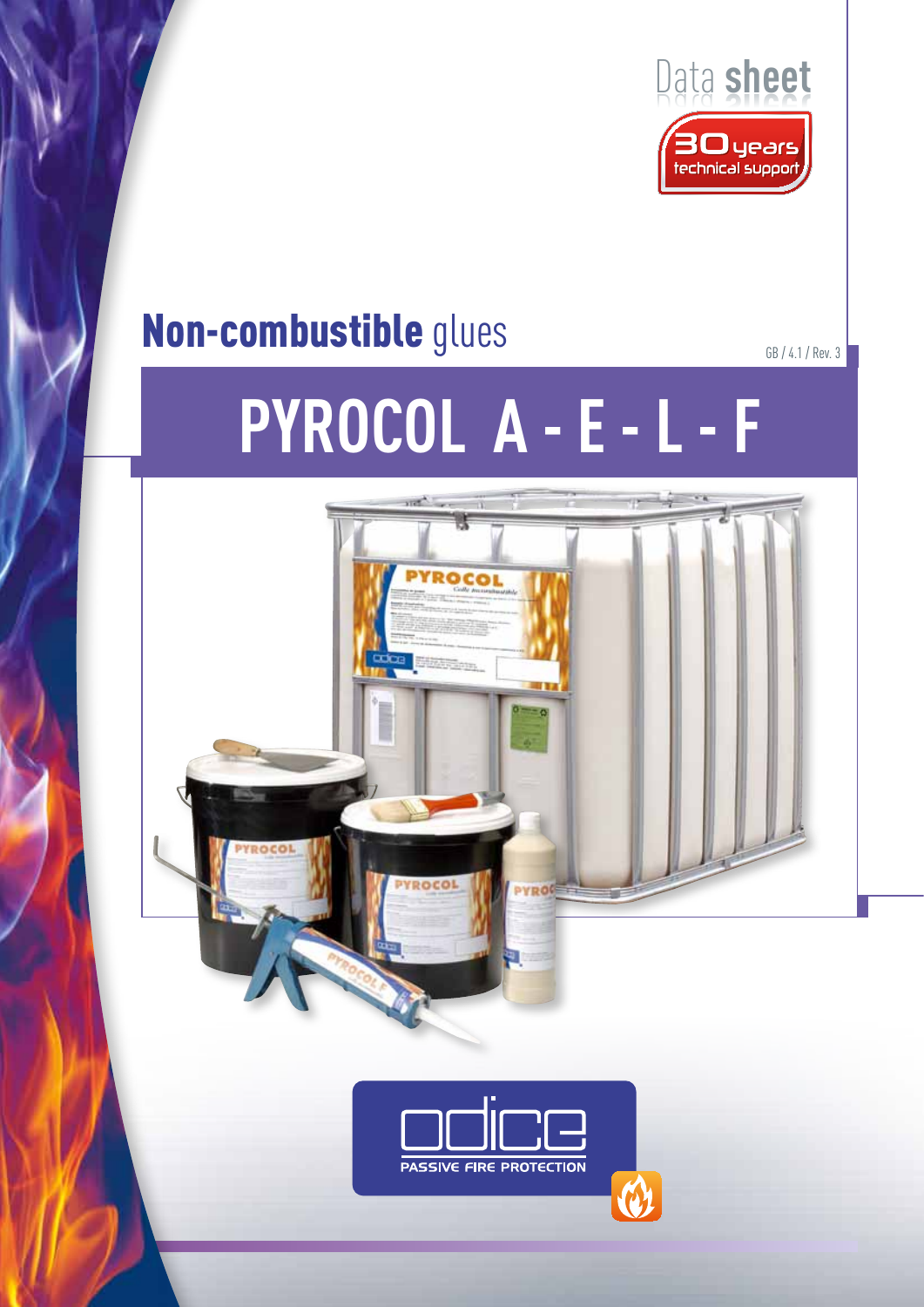# **Product description**

**PYROCOL** are simple pasting water-based glues which provide an entirely non-combustible film.

**PYROCOL** film, slightly intumescent, enhances the fire resistance of elements to which it is applied. Its initial setting time, lower than that of traditional glues, allows earlier handling of glued elements.

**PYROCOL** is rated as non-combustible M0 according to the French fire reaction test.

**PYROCOL** exists in different versions, in order to adapt to the most diverse materials and applications.

## **Technical data**

|                             | PYROCOL A                                    | <b>PYROCOL E</b>         | <b>PYROCOL L</b>         |
|-----------------------------|----------------------------------------------|--------------------------|--------------------------|
| <b>General</b>              |                                              |                          |                          |
| Product type                | High temperature glue with a chemical binder |                          |                          |
| Reaction to fire            | M0 non-combustible (report on request)       |                          |                          |
| Presentation                | Liquid (ready to use)                        |                          |                          |
| GCV                         | $< 0$ kJ/kg                                  | $< 0 \mathrm{kJ/kg}$     | $< 0$ kJ/kg              |
| Pyrometric cone             | 1100°C                                       | 1100°C                   | 1100°C                   |
| Basic component             | <b>Silicate</b>                              | Silicate                 | Silicate                 |
| Silicate                    | $40 \mu$                                     |                          |                          |
| Binding                     | Chemical                                     | Chemical                 | Chemical                 |
| Colour                      | Cream                                        | Transparent              | Transparent              |
| Chemical (average)*         |                                              |                          |                          |
| SiO <sub>2</sub>            | 64/70 %                                      | 26/30%                   | 26/30 %                  |
| $\mathrm{Al}_2\mathrm{O}_3$ | 15/17 %                                      |                          |                          |
| NA <sub>2</sub> O           | 10/15 %                                      | 8/9%                     | 8/9%                     |
| <b>Physical</b>             |                                              |                          |                          |
| Dichte                      | 1,5                                          | 1,38                     | 1,36                     |
| pH                          | 9 to 11,5                                    | 9 to 11,5                | 9 to 11,5                |
| Viscosity at 20°C           | (cyl. n° 5 speed 20 rpm)                     | (cyl. n° 2 speed 50 rpm) | (cyl. n° 2 speed 50 rpm) |
|                             | 14000 to 15000 mPa.s                         | 200 to 230 mPa.s         | 100 to 130 mPa.s         |
| Temperature limit           | 800°C                                        | 700°C                    | 700°C                    |

\* Fluorescence X on sample burned to 1000°C / 5 hours

# **PYROCOL A**

**PYROCOL A** sticks polyurethane, mineral wool, glass wool, ceramic and SUPERWOOL fibres, calcium silicate boards, plasterboards onto a wide range of receiving surfaces: steel, aluminium. galvanised steel.

#### **Application:**

Brush, paintbrush or spatula.

#### **Standard packaging:**

**PYROCOL A** is supplied in buckets of 12,5 or 22,5 kg or in containers of 1400 kg. On special request, in buckets of 5 kg or in 1,5 kg cans with applicator nozzle.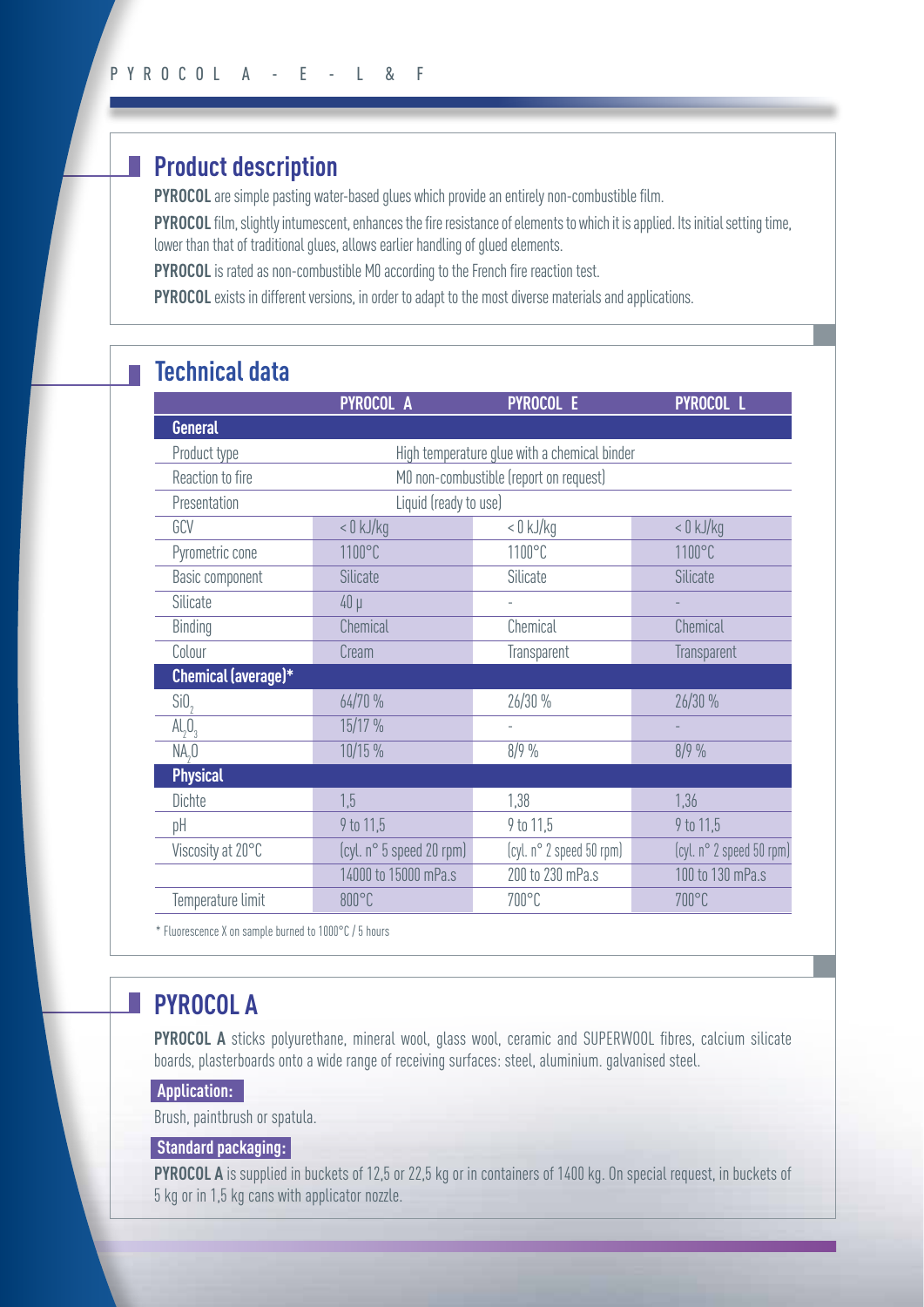### **PYROCOL E & L**

**Technical data**

**PYROCOL E** and **L** stick polyurethane, mineral wool, ceramic and **SUPERWOOL** fibres, calcium silicate boards, plasterboards onto a wide range of receiving surfaces: steel, galvanised steel.

When sprayed, **PYROCOL L** provides a treatment against defibration of fibre-based products.

#### **Application:**

Brush, paintbrush or spray gun.

#### **Standard packaging**:

**PYROCOL E** and **L** are supplied in buckets of 12,5 and 22,5 kg.

#### **PYROCOL F General** Product type **Refractory glue for gluing fibrous materials** Reaction to fire **MO** non-combustible (report on request) Presentation **Presentation** Paste (ready to use) GCV 16 kJ/kg Pyrometric cone 1350°C Basic component Silica Maximum granulometry **0,4 mm** Binding **Chemical** Colour Colour Cream Colour **Chemical (average)\***  $\sin \theta_2$  78/80 %  $Al_2O_3$  14 %  $Fe<sub>2</sub>O<sub>3</sub>$   $< 1\%$ **Physical** Density 1,90 pH 10 to 11 Viscosity at 20°C (penetrometer) 11/15 Temperature limit 1260°C

\* Fluorescence X on sample burned to 1000°C / 5 hours.

# **PYROCOL F**

**PYROCOL F** sticks rock wool, glass wool, ceramic and **SUPERWOOL** fibres, calcium silicate boards, plasterboards onto a wide range of receiving surfaces: steel, aluminium, galvanised steel.

#### **Application:**

I

Trowel or spatula.

#### **Standard packaging:**

**PYROCOL F** is supplied in buckets of 12,5 or 22,5 kg. On special request, in buckets of 5 kg or in 310cc cartridges in boxes of 25 units.